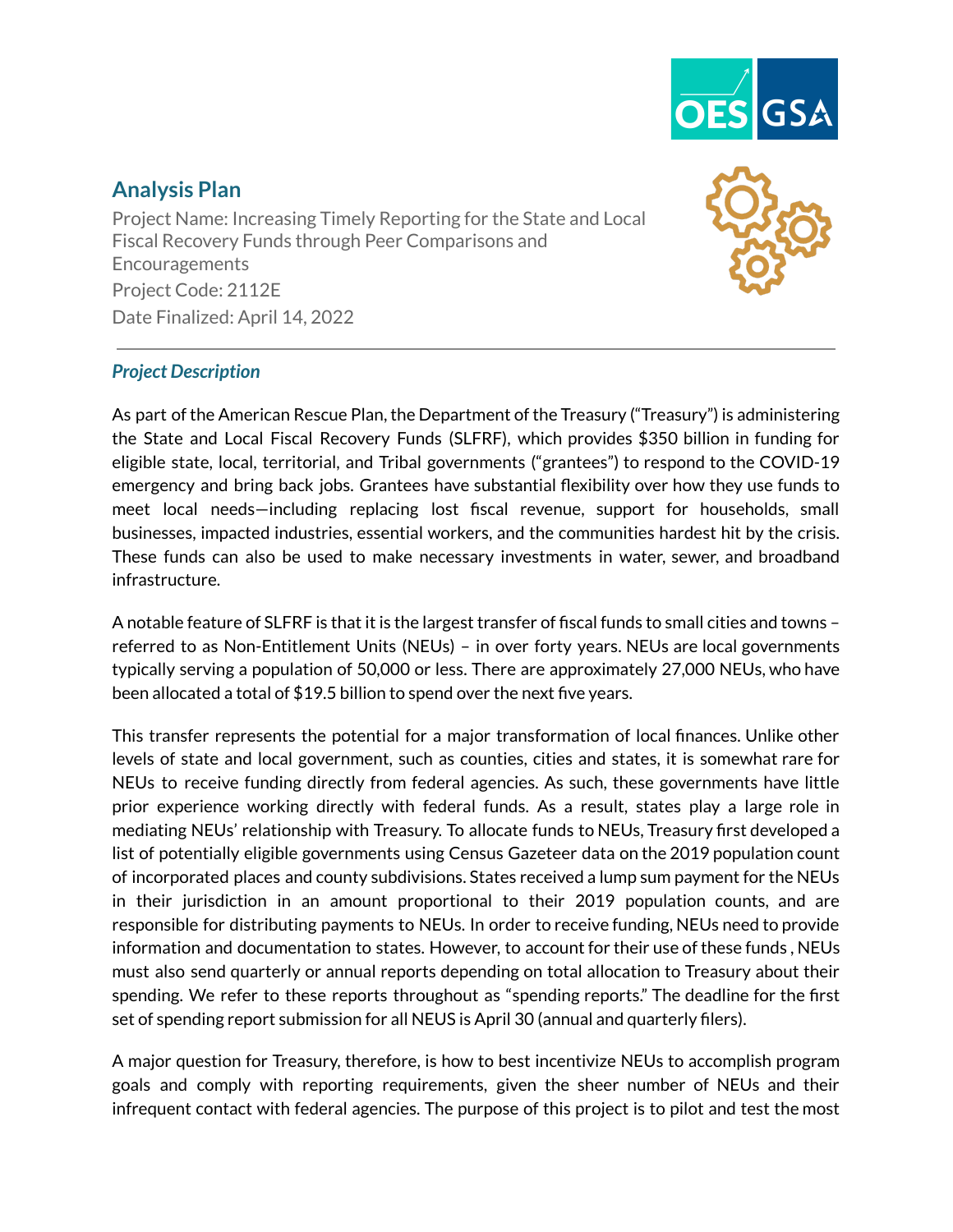effective way that Treasury can communicate with NEUs to increase their submission of spending reports.

A prior round of email testing was conducted in February and March. It tested the impact of adding an action summary to the email body and / or an action statement to the email subject line on NEU's rate of signing up on Treasury's portal. Pre-registered analyses found statistically significant increases in portal signup, as well as exploratory evidence that they increased the likelihood of submission of a spending report. This study will test new email communication strategies, emphasizing peer comparisons, ease of submission, and the frequency with which reminders are sent.

### *Preregistration Details*

This Analysis Plan will be posted on the OES GitHub before outcome data are analyzed. The plan will be gated while it is reviewed by Treasury.

### *Hypotheses*

We hypothesize that by adding a peer comparison to the email body and subject line, the "peer comparison treatment" we will increase the proportion of NEUs who submit their reports before the deadline.

Similarly, we hypothesize that by adding information about how report submission is easy to the email body and subject line, the "ease of submission treatment," we will increase the proportion of NEUs who submit their reports before the deadline.

Finally, we hypothesize that getting an additional email reminder, the "frequency treatment," the week of the reporting deadline will increase the probability that NEUs submit their spending reports on time.

#### *Data and Data Structure*

This section describes variables that will be analyzed, as well as changes that will be made to the raw data with respect to data structure and variables.

#### **Data Source(s):**

We expect to receive a dataset at the NEU-contact level that records datestamps for spending report submission.

#### **Outcomes to Be Analyzed:**

For the messaging treatments, we will measure report submission on two dates: April 24, 2022, the day prior to the email reminder (the frequency treatment), and May 1, 2022, the day after reports are due (April 30, 2022). We test impacts on two measurement dates to avoid the potential for ceiling effects arising from the reminder email, that is sent only one week after the messaging treatments, and the week that the spending reports are due. As the frequency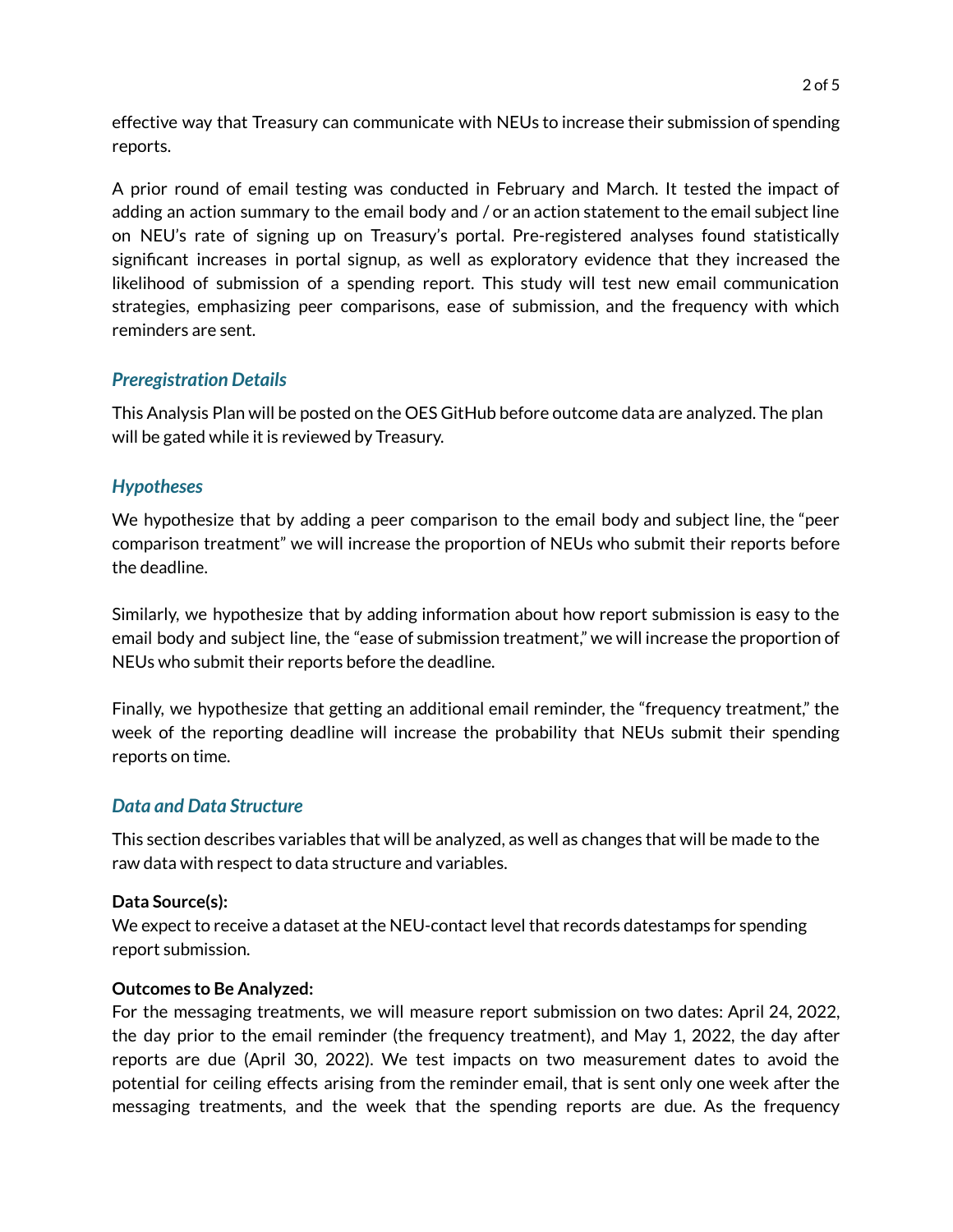treatment is sent the week the reports are due, we will estimate the effect only on the day after reports are due (May 1, 2022). Our confirmatory analyses will focus on whether the NEUs submitted their reports before the measurement dates.

In exploratory analyses, we also plan to measure whether NEUs signed up on the portal by the measurement dates. Signing up on Treasury's portal is a necessary step that must be taken prior to submitting their spending reports.

#### **Imported Variables:**

We expect to merge two datasets. We will start with the randomization dataset, which will contain primary and secondary email addresses, the randomization ID used to randomize, the treatment conditions, as well as other information on the NEUs in the study (state, name, etc.). Into this dataset, we will merge two variables from the portal data: first, whether the NEU has signed up on the portal and whether they submitted their report by the measurement dates.

### **Transformations of Variables:**

From the raw data above, we will construct two versions of the following variables:

- **1. signed\_up** a binary variable indicating whether the NEU has signed up for the portal by the measurement dates.
- **2. submit\_report** a binary variable indicating whether the NEU submitted their report by the measurement dates.

We will also construct baseline versions of each of these variables, namely:

- **3. signed\_up\_baseline** a binary variable indicating whether the NEU has signed up for the portal by the day before the messaging email was sent.
- **4. submit\_report\_baseline** a binary variable indicating whether the NEU submitted their report by the day before the messaging email was sent.

# **Transformations of Data Structure:**

We will create a panel version of the data for graphing purposes. Specifically, we will track rates of signup and report submission by treatment status.

#### **Data Exclusion:**

NEUs for whom no valid primary or secondary email address was listed were dropped.

# **Treatment of Missing Data:**

We do not anticipate any missing data for portal signup or report submission outcomes.

# *Descriptive Statistics, Tables, & Graphs*

We will create a time series plot tracking rates of signup and submission by treatment status.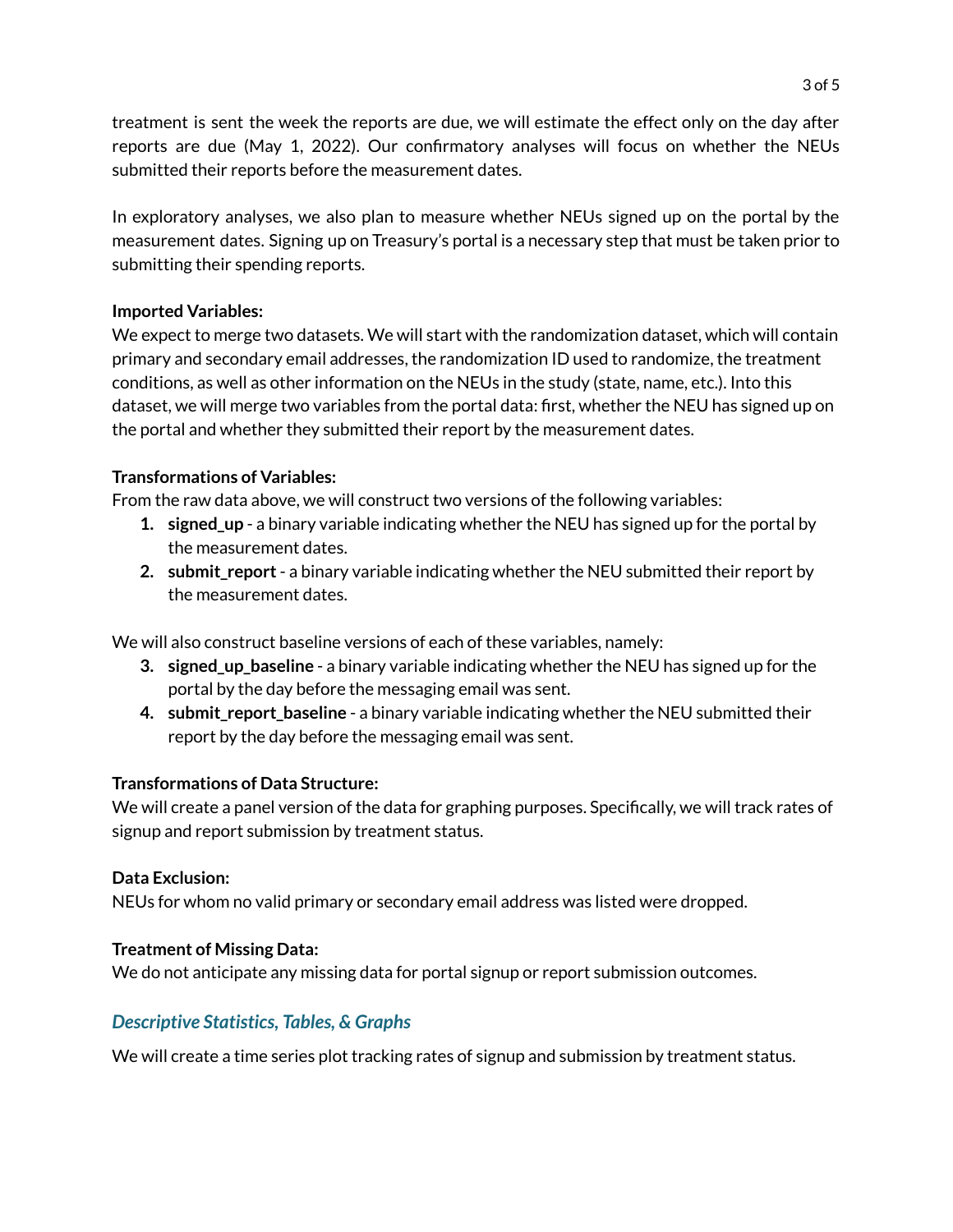### *Statistical Models & Hypothesis Tests*

This section describes the statistical models and hypothesis tests that will make up the analysis  $$ including any follow-ups on effects in the main statistical model and any exploratory analyses that can be anticipated prior to analysis.

### **Statistical Models:**

In generic terms, the main specification will be a linear regression of the outcome on binary treatment indicators for each treatment, fixed effects for blocks, and the baseline measure corresponding to that outcome (see above for coding).<sup>1</sup> Note: the probability of assignment is homogeneous across blocks, so we do not anticipate any bias from this approach. We will estimate coefficient standard errors using a cluster-robust, CR2, estimator clustered at the randomization ID level. We plan to use the lm\_robust function from the estimatr package for R.

### **Confirmatory Analyses:**

We will conduct 5 analyses in total using the linear regression estimator described above to target the following estimands:

- The ITT of the email peer comparison treatment on the proportion of NEUs who submit their reports by the two measurement dates (April 24, 2022 and May 1, 2022).
- The ITT of the ease of submission treatment on the proportion of NEUs who submit their reports by the two measurement dates (April 24, 2022 and May 1, 2022).
- The ITT of the frequency treatment on the proportion of NEUs who submit their reports by the measurement date (May 1, 2022).

# **Exploratory Analysis:**

We will use the same 5 regressions specifications as above with an outcome of portal signup, as exploratory analyses.

As an additional exploratory analysis, we will analyze heterogeneity in treatment effects by whether the NEU has already signed up on the portal, population size, rurality, and NEU type (incorporated place or MCD).

# **Inference Criteria, Including Any Adjustments for Multiple Comparisons:**

 $1$  To select this specification, we used the previous study on email submission rates to compare a) different approaches to coding the outcome (either submission at any time before the measurement date or submission between the email and measurement date) and b) including or not including a control for baseline submission rates. The two approaches controlling for the baseline are equivalent and produce smaller standard errors, so we opt for the outcome coding that is consistent with the prior round of email testing and control for baseline submission.